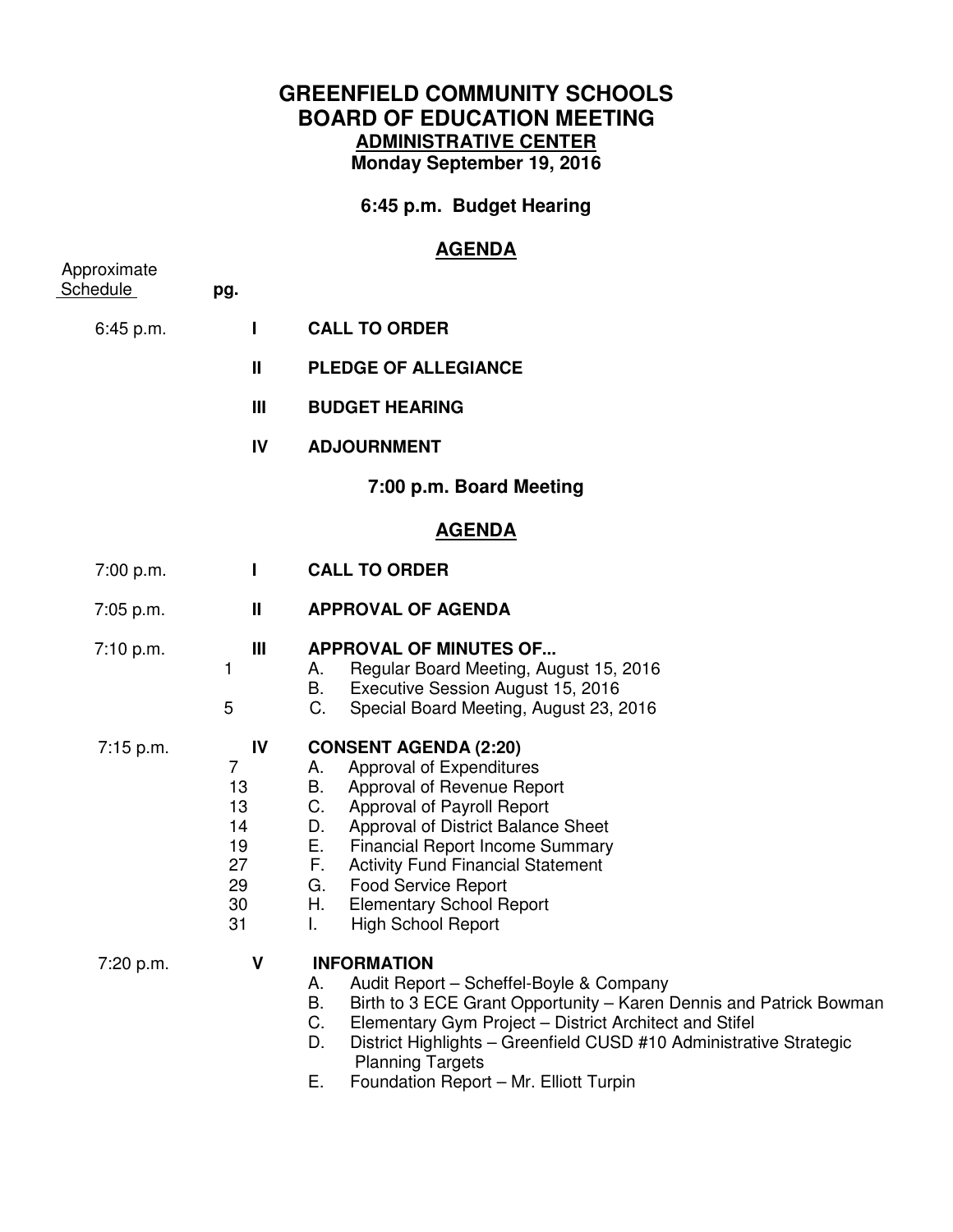|           | 32<br>34<br>35<br>36<br>38<br>39<br>41<br>42<br>44 | F.<br>Transportation Report - Mr. Ron Plogger<br>Facilities Report - Mr. Ron Plogger<br>G.<br>Reading Curriculum Committee Update<br>Н.<br><b>Fundraiser Update</b><br>L.<br>Sixth Day Enrollment<br>J.<br>Applications for Recognition of Schools<br>Κ.<br>Salary Compensation Report (P.A. 96-0434)<br>L.<br>Personnel:<br>М.<br>1. Accept resignation - Elementary Yearbook Sponsor<br>2. Recommend hire - Elementary Yearbook Sponsor<br>Board Policies: 2:70, 7:270, 8:90<br>N.<br>Administrator and Teacher Salary and Benefits Report<br>O.<br>Crisis Plan Update<br>Р.<br><b>Early Graduation Requests</b><br>Q.<br>R.<br>Greenfield-Northwestern Sports Coop Update                                                                                                                                                   |
|-----------|----------------------------------------------------|--------------------------------------------------------------------------------------------------------------------------------------------------------------------------------------------------------------------------------------------------------------------------------------------------------------------------------------------------------------------------------------------------------------------------------------------------------------------------------------------------------------------------------------------------------------------------------------------------------------------------------------------------------------------------------------------------------------------------------------------------------------------------------------------------------------------------------|
| 8:10 p.m. | VI                                                 | <b>OPPORTUNITY FOR CITIZENS TO SPEAK**</b>                                                                                                                                                                                                                                                                                                                                                                                                                                                                                                                                                                                                                                                                                                                                                                                     |
| 8:15 p.m. | VII                                                | <b>Executive Session</b><br>A. For the purpose of considering the appointment,<br>employment, compensation, discipline, performance,<br>or dismissal of specific employees or any other issues<br>that may be properly considered under executive session<br>rules.                                                                                                                                                                                                                                                                                                                                                                                                                                                                                                                                                            |
| 8:20 p.m. | VIII                                               | <b>ACTION ITEMS</b>                                                                                                                                                                                                                                                                                                                                                                                                                                                                                                                                                                                                                                                                                                                                                                                                            |
|           | 46<br>47                                           | Adopt 2016-2017 Budget<br>А.<br>Application for Recognition of Schools<br>B<br>C.<br>Personnel:<br>1. Accept resignation of Elementary Yearbook Sponsor - Katie<br>LaPlant<br>2. Hire Elementary Yearbook Sponsor - Jill Pembrook<br>Consideration and Action on Birth to 3 ECE Grant Opportunity<br>D.<br>Ε.<br>Resolution providing for the issue of approximately \$400,000 Taxable<br>General Obligation Limited Tax School Bonds, Series 2016, for the<br>purpose of increasing the Working Cash Fund of the District, providing<br>for the levy of a direct annual tax to pay the principal and interest on<br>said bonds, and authorizing the sale of said bonds to the purchaser<br>thereof.<br>Consideration and Action upon Facilities Report<br>F.<br>G.<br>Consideration and Action upon Early Graduation Requests |
| 8:30 p.m. | IX                                                 | <b>CORRESPONDENCE -</b><br>None                                                                                                                                                                                                                                                                                                                                                                                                                                                                                                                                                                                                                                                                                                                                                                                                |
|           | X                                                  | <b>OTHER BUSINESS</b>                                                                                                                                                                                                                                                                                                                                                                                                                                                                                                                                                                                                                                                                                                                                                                                                          |